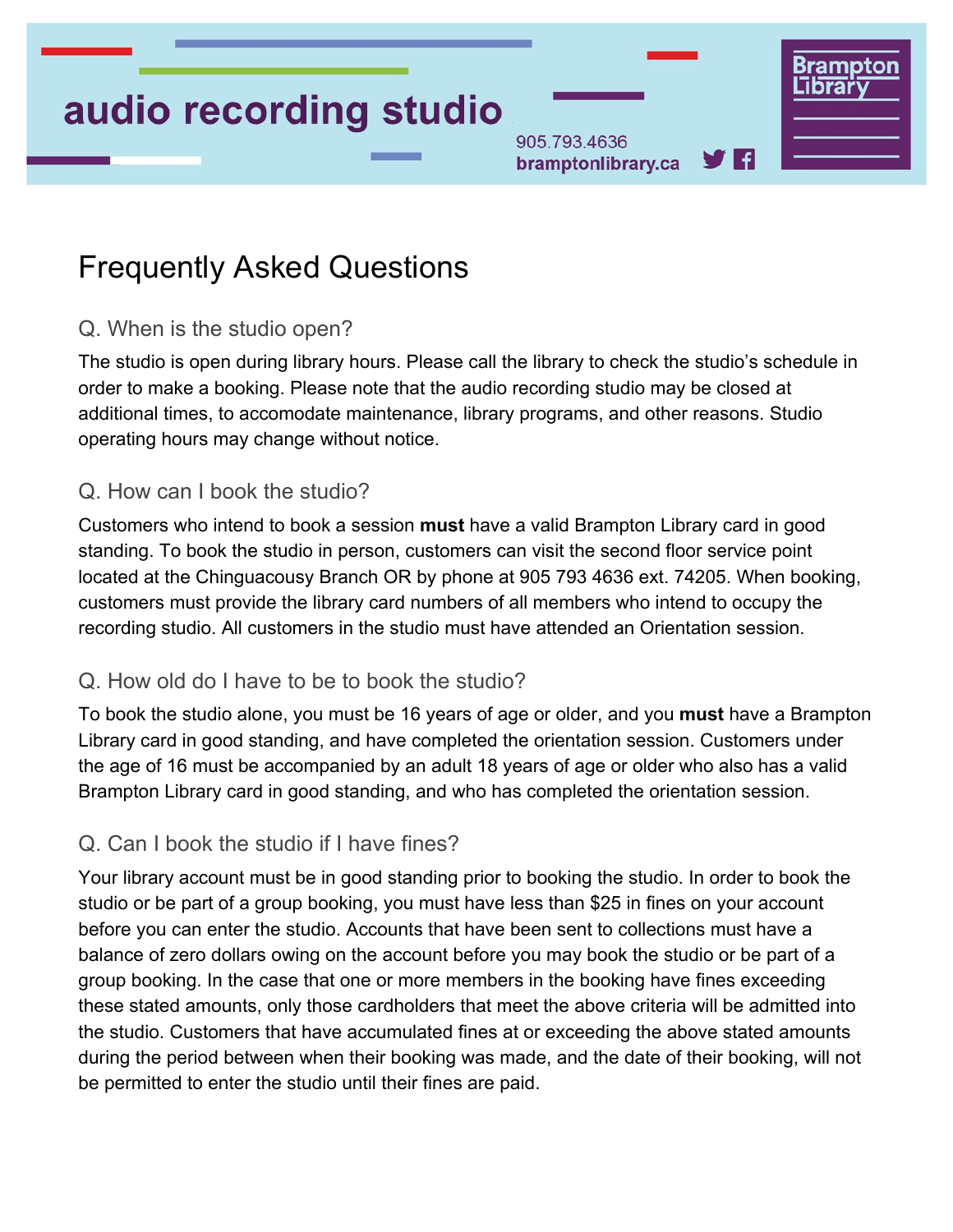# Q. What is the Audio Recording Studio Orientation, and is it required?

**Yes**. The orientation is required, and must be completed for all customers who would like to book the studio, or be a member of a booking, prior to their first booked session. The purpose of the orientation is to inform customers of the room rules, explain the equipment, and demonstrate how to create a vocal track, virtual instrument track, and import tracks using Pro Tools 12.

# Q. How old do I have to be to book an orientation?

There is no minimum age for attending an orientation. You must have a valid BL card in good standing. However, please see studio booking age above for minimum booking age. Those under sixteen must be accompanied by a customer aged 18 or over, who has completed an Audio Recording Studio orientation.

# Q. How long is each booking?

Customers may book session anywhere between 50 minutes and 2 hours and 50 minute session. Sessions may not exceed 2 hours and 50 minutes per person/group, per day. Every booking, regardless of length, counts as one booked session. Customers may book a maximum of two sessions at a time, and must wait for at least one of those sessions to be completed prior to booking again. Please note that customers are required to leave the studio at the end of their session on time.

# Q. How many bookings can I make at one time?

Customers can make a maximum of two bookings at one time whether booking as an individual or as part of a group. The next booking cannot be made until one of those two bookings have been completed. Each booking, regardless of length, counts as one booking.

# Q. I've made a booking, where do I check in?

On the day of your booking, check in on the second floor service desk. Information Services will confirm your booking, collect your group's library cards and check that you have completed an orientation session, and check you into the studio.

# Q. What happens if I cannot attend a session that I have booked?

If you cannot attend a session that you have previously booked, or if you are running late to your booking, please phone the library at 905 793 4636 ext. 74205 at least fifteen minutes prior to the start of your session. Please phone during our operating hours and ensure that you speak to a member of staff rather than leaving a message. Customers who miss three bookings without providing notice will be unable to use the Recording Studio for thirty days.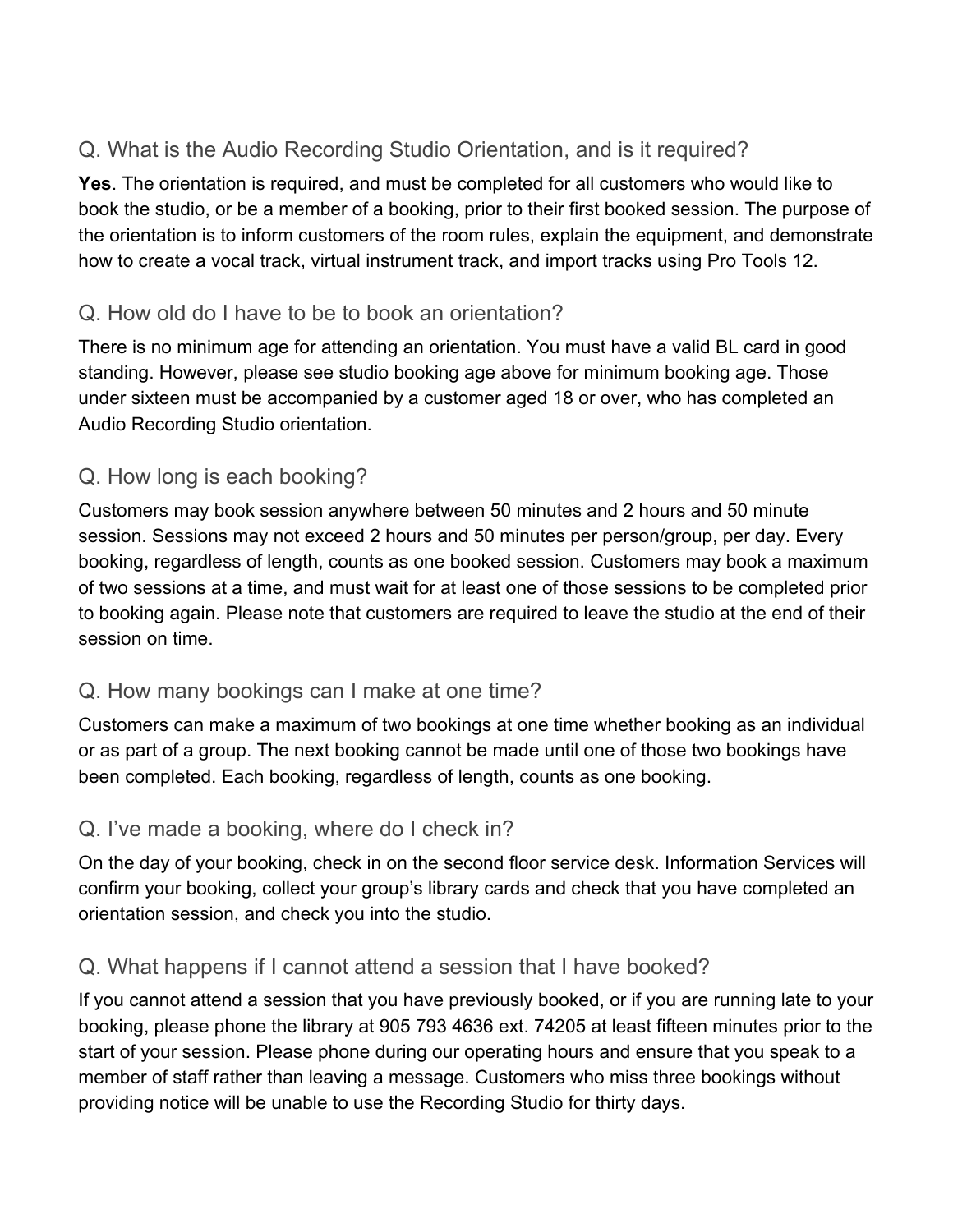Q. Can I make a booking and then get my library card when I show up for my booking?

No. You must have a library card prior to attending an orientation session, and you must have attended an orientation session before booking the studio. This applies to all members of a group booking. No one will be permitted to use the studio, whether individually or part of a group, that does not have a library card.

#### Q. How many people can book at one time?

There can be a maximum of eight people in the recording studio at one time.

#### Q. Will anyone else be in the studio with me/my group?

No. Due to the demand of the Audio Recording Studio, it is not possible to have staff in the studio at all times. If you notice any defective or damaged pieces of equipment, please inform the second floor service desk immediately. If you are having issues, please reference the Help Guides found in the Help Sheets binder, or online at [bramptonlibrary.ca](https://www.bramptonlibrary.ca/) > [Make >](https://www.bramptonlibrary.ca/index.php/make) [Audio](https://www.bramptonlibrary.ca/index.php/make/audio-recording-studio) [Recording Studio](https://www.bramptonlibrary.ca/index.php/make/audio-recording-studio) > [Help Sheets](https://www.bramptonlibrary.ca/index.php/audio-recording-studio-help-sheets). Additionally, Pro Tools and equipment manual binders can be found in the studio, and you can reference [Pro Tools training courses on Lynda.com.](https://www.lynda.com/search?q=protools) Simply log into Lynda with your library card number and your personal pin (last four digits of your phone number) and watch instructional videos online.

# Q. Can I plug in my own laptop?

No. It is not permitted to plug in anything other than a USB storage device to the library's Recording Studio equipment. The Audio Recording Studio has all the software and equipment you need to record, mix, and master your sessions. Customers may upload compatible files into Pro Tools 12 via USB or download. Customers unfamiliar with Pro Tools 12 can access free beginner Pro Tools 12 courses online, at home or in the library through the eResource Lynda.com using your Brampton Library card.

# Q. I have a friend from out of town, can they come in the studio?

Anyone wishing to use the studio (on their own or part of a group) must have a Brampton Library card, and must have completed the orientation. To obtain a Brampton Library card you need to be a resident of Ontario.